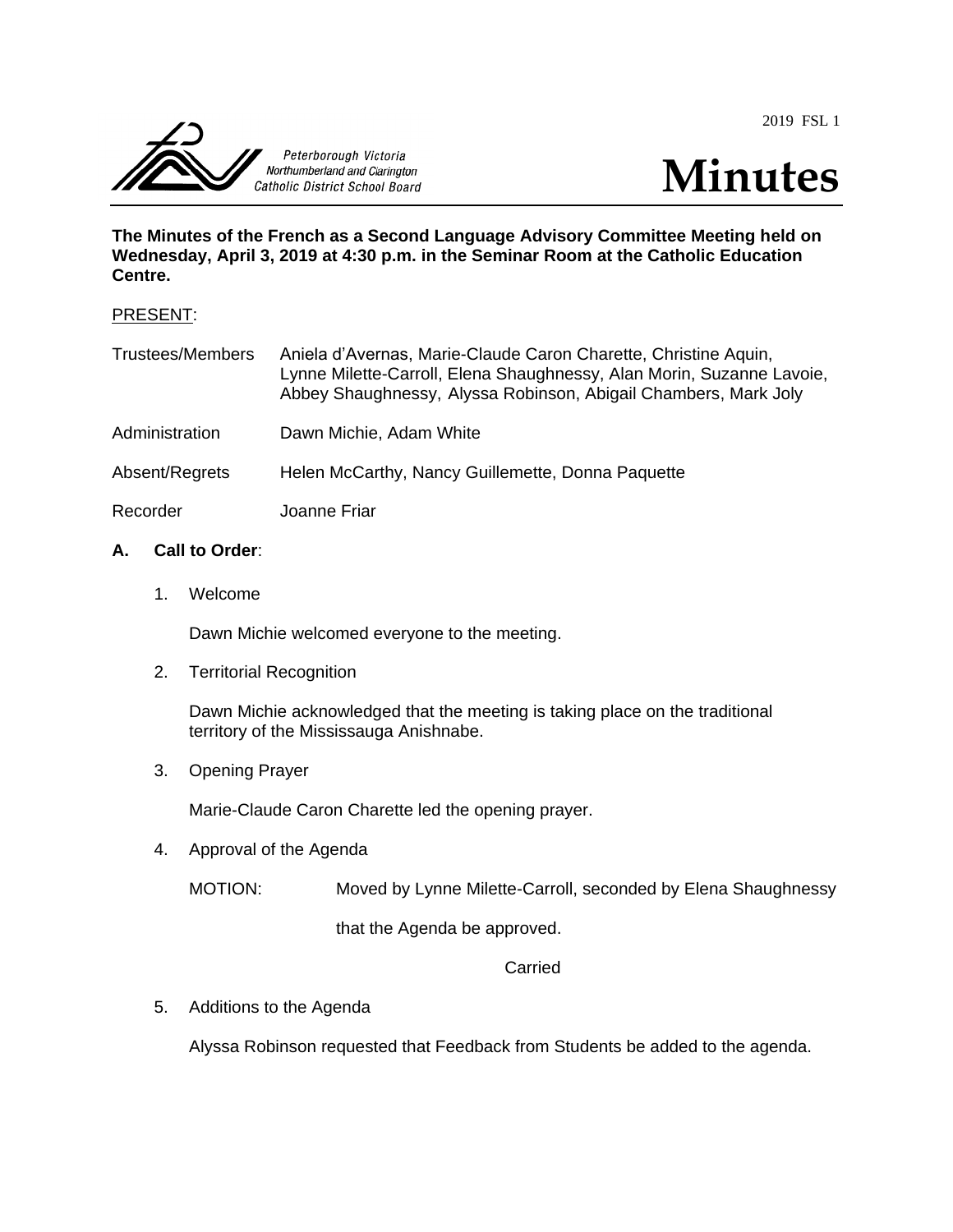6. Approval of the Minutes of the Meeting of November 21, 2018

MOTION: Moved by Alan Morin, seconded by Aniela d'Avernas

that the Minutes of the Meeting of November 21, 2018 be approved.

Carried

7. Business Arising from the Minutes

Adam White reported that the French Immersion Principals Meeting scheduled for March 21, 2019, has been postponed until later in the school year.

#### **B. Discussion/Presentations**:

1. Administrative Procedure - Updating

Administrative Procedure 821 – French Immersion was distributed to all committee members for review and input. Discussion took place and a number of suggestions were brought forward for consideration.

Adam White will update the Administrative Procedure using the new format and bring it back to the committee members for a final review before it moves on to the wider consultation process.

2. Secondary Course Options

Discussion took place considering if the French Immersion and Core French courses currently being offered meet the needs of students now, and will continue to do so over the next 5 to 10 years. The importance of continuing to provide options for students who are exempted from French in elementary school was noted, as well as meeting the needs of students who are on the college and workplace paths. Multiple grades within one classroom was identified as not ideal.

3. FSL Direction – 2018-2023

Adam White distributed the Strategic Directions for the CEFR in Ontario (2018-23) for committee members' information. This information will be used when developing the FSL 3 year plan.

4. Feedback from Schools

Abigail Chambers and Alyssa Robinson, students at St. Peter Catholic Secondary School, spoke with students at their school who have taken one or more of the following courses: Grade 9 Core French, Grade 10 French Immersion or Grade 11 French Immersion asking about their experiences with French. Highlights of the feedback provided included: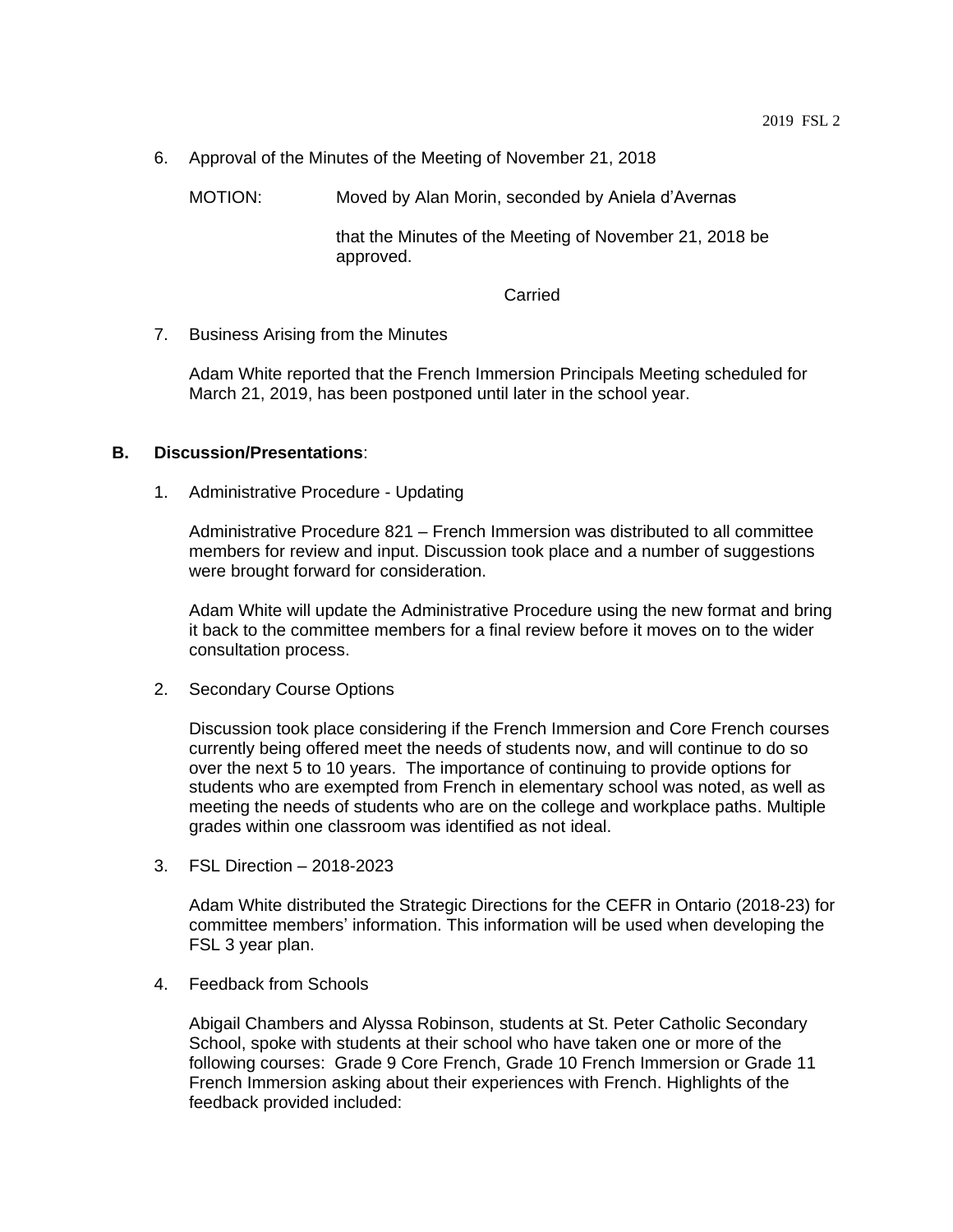Reasons the students would continue taking French:

-"Why Not?" -ability to communicate with others when travelling -French education looks good on a resume -advantage in communication -more employment opportunities -fun – like to continue to take classes with people they know -like to speak French, would like to graduate with a certificate -makes it easier to learn other languages, understand other cultures

Reasons why they wouldn't continue in French courses:

-negative elementary school experience -they don't feel that French will be needed in their career -classes are too hard

Abbey Shaughnessy, a student at Holy Cross Catholic Secondary School, also spoke to students at her school and provided the following highlights of those conversations:

-students at Holy Cross are becoming more enthusiastic about taking French courses through to Grade 12, especially with the option of the DELF now. -students had felt frustrated by having to take French in a Grade 10-11-12 combined class. Students are happier now that there is a Grade 10 section and an 11-12 combined.

### **C. Information Items**:

1. DELF Update

94 students have signed up to challenge this year's DELF. This far exceeds this year's goal of 35. There are 39 students from the Core French program and 55 from French Immersion. There is representation from all of the Board's schools. The DELF will be held at St. Peter Catholic Secondary School and Adam White is working on the scheduling.

Discussion took place on the need for more correcteur training. The Board currently has 18 correcteurs with 2 more currently being trained. Options for additional training are being investigated.

#### 2. Festival D'art Oratoire

This year all students in the speaking contest will be participating in the Impromptu category. This gives students the opportunity to use the language in the way they know how. Students who have too many hours for the Core French category, but not enough for the French Immersion, will be entered into the Extended Hours category. Students at St. Thomas Aquinas Catholic Secondary School will have the opportunity to participate in a secondary competition. It is hoped that this can be expanded to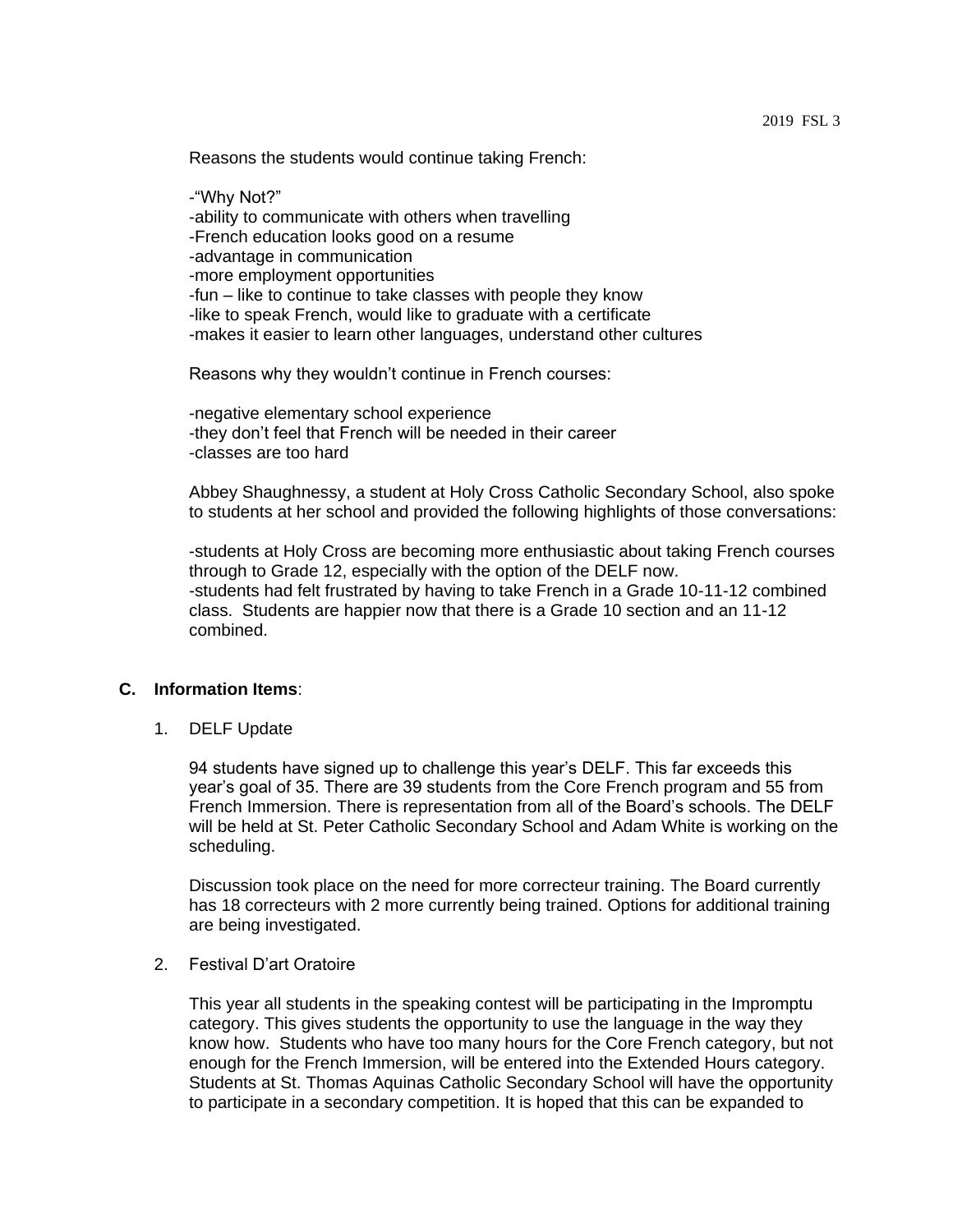additional secondary schools in the Board in the future.

3. Grants for Next Year

Adam White noted that details on this year's FSL funding weren't released until December 21, 2018, due to the change in government and also because we had reached the end of our federal French agreement. This year's funding included: \$66,040 for teacher support and professional development; \$14,795 for Enriched School Environments: \$9,039 to assist in setting up new classrooms and \$10,000 for DELF.

4. OMLTA Participation

7 new teachers from the Board attended the Ontario Modern Language Teacher's Association Spring conference in Toronto. Information from the workshops the teachers attended will be shared with other teachers in the system.

5. PD Updates

Almost all of the Grade 1 to 8 teachers have participated in an in-service at the Board this year. There are 2 professional development sessions planned for Kindergarten teachers in April. Collaborative Inquiries have taken place at Good Shepherd Catholic Elementary School as well as St. Joseph Catholic Elementary School in Bowmanville. Secondary French teachers will also be brought together for the PA Day this Friday to discuss developing authentic assessment tasks that align with the principles of the CEFR.

Professional Development opportunities for next year were discussed. Alan Morin requested opportunities for teachers to network with other teachers through classroom visits. Abigail Chambers and Abbey Shaughnessy supported the idea of better transition opportunities for Grade 8 students to see what a Grade 9 French class looks like.

### **D. Next Committee Meeting Dates:**

- 1. Wednesday, November 20, 2019 4:30 p.m., Seminar Room, Catholic Education **Centre**
- 2. Wednesday, April 15, 2020 4:30 p.m., Seminar Room, Catholic Education Centre
- 3. Opening Prayer for November 20, 2019 Meeting Alan Morin
- 4. Closing Prayer for November 20, 2019 Meeting Mark Joly

### **E. Conclusion:**

1. Closing Prayer